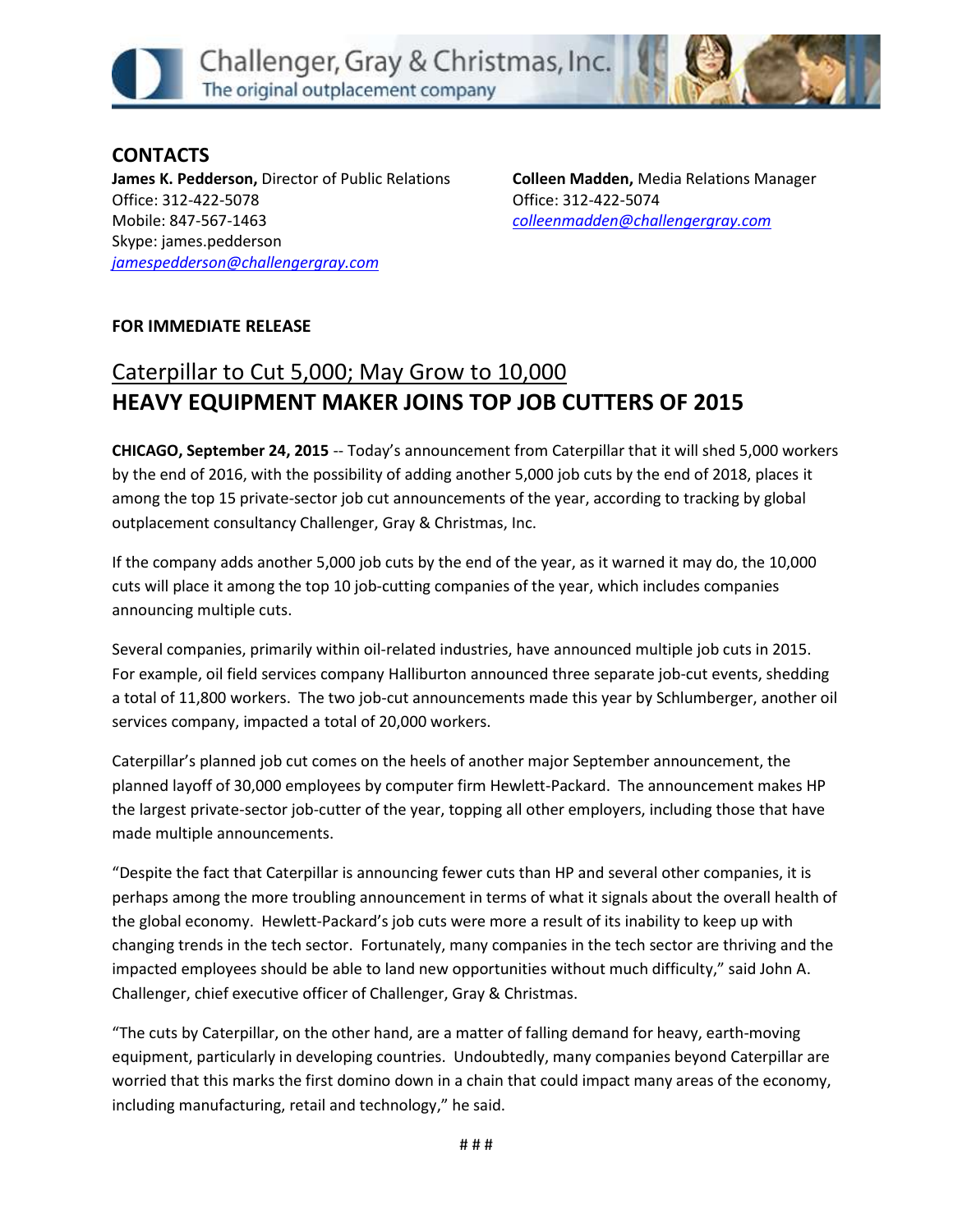## **TOP 20 PRIVATE SECTOR JOB-CUT ANNOUNCEMENTS OF 2015 (SINGLE EVENTS)**

| <b>DATE</b> | <b>COMPANY</b>                         | <b>JOB-CUTS</b> |
|-------------|----------------------------------------|-----------------|
| 9/15/2015   | Hewlett-Packard                        | 30,000          |
| 6/18/2015   | Target Corp. (Canadian store closures) | 17,000          |
| 4/18/2015   | Schlumberger Ltd                       | 11,000          |
| 1/19/2015   | Schlumberger Ltd                       | 9,000           |
| 8/25/2015   | Great Atlantic & Pacific Tea Co.       | 8,500           |
| 7/22/2015   | Microsoft                              | 7,800           |
| 1/19/2015   | <b>Baker Hughes</b>                    | 7,000           |
| 2/10/2015   | Haliburton Co.                         | 6,400           |
| 4/26/2015   | Procter & Gamble                       | 6,000           |
| 2/5/2015    | Radioshack                             | 5,424           |
| 9/24/2015   | Caterpillar                            | 5,000           |
| 5/30/2015   | JPMorgan Chase & Co.                   | 5,000           |
| 7/24/2015   | Qualcomm Inc.                          | 4,500           |
| 1/24/2015   | <b>American Express</b>                | 4,000           |
| 2/4/2015    | Weatherford International              | 4,000           |
| 7/26/2015   | Halliburton Co.                        | 3,800           |
| 1/17/2015   | Wet Seal Inc.                          | 3,700           |
| 4/26/2015   | <b>Baker Hughes</b>                    | 3,500           |
| 3/1/2015    | <b>Nabors Industries</b>               | 3,500           |

*Source: Challenger, Gray & Christmas, Inc.*